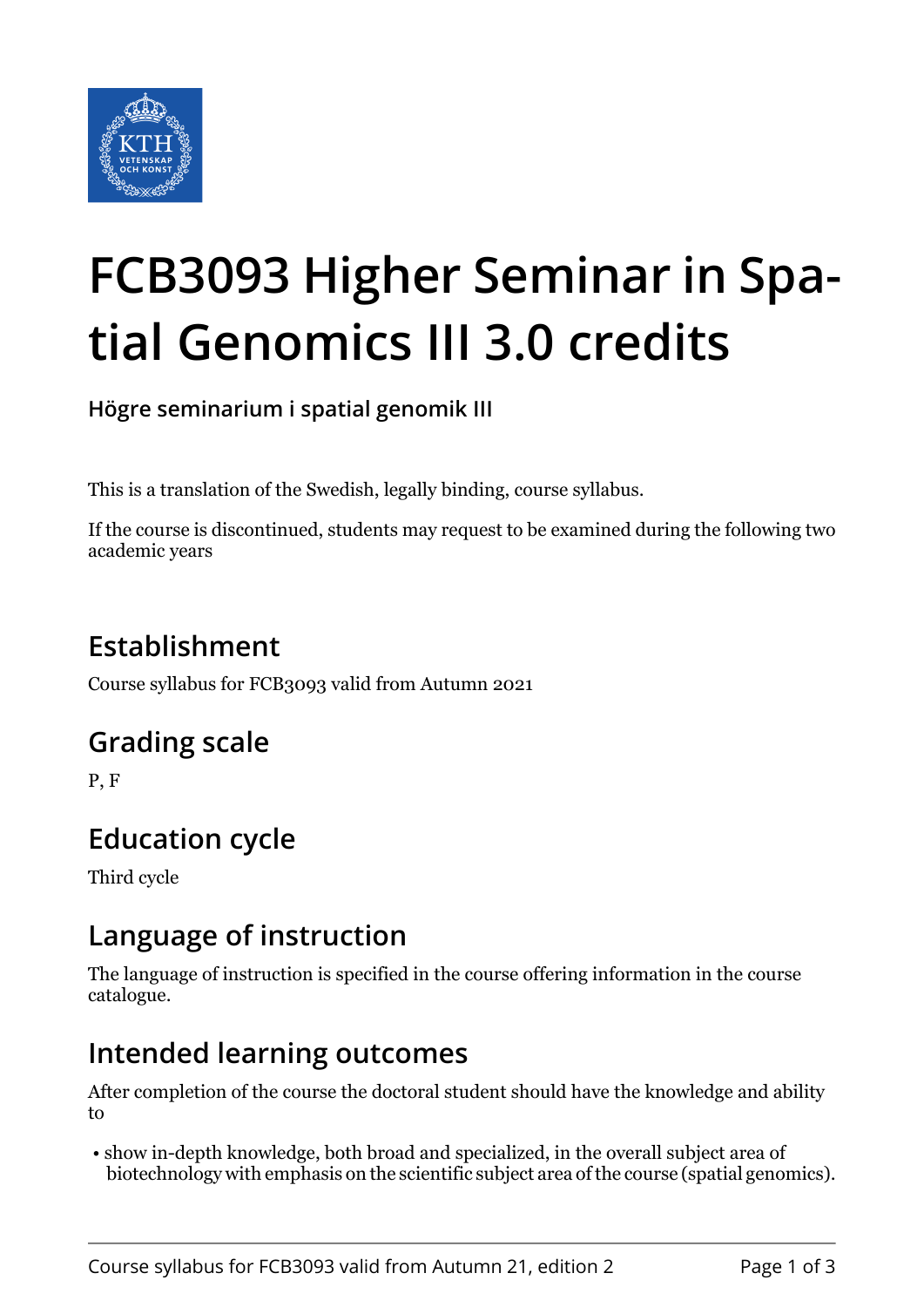- demonstrate good ability to present pedagogically, critically examine and discuss scientific papers in the subject of biotechnology with emphasis on the scientific subject area of the course.
- demonstrate good insight into, and the ability to apply, academic authorship and the international scientific publishing landscape with relevance to the scientific subject area of the course.
- show good ability to identify, discuss and reflect on ethics and sustainability aspects in the research that is discussed within the framework of the subject area of the course.

#### **Course contents**

The course takes the form of scientific, higher seminars that address current trends in research focusing on spatial genomics where doctoral students' own results, as well as other researchers' results, are presented, critically reviewed, discussed and given feedback. The course literature focuses on current trends in spatial genomics.

The course is the third in the seminar series.

# **Specific prerequisites**

Passed the courses FCB3091 and FCB3092.

## **Examination**

• DEL1 - Participation, 3.0 credits, grading scale: P, F

Based on recommendation from KTH's coordinator for disabilities, the examiner will decide how to adapt an examination for students with documented disability.

The examiner may apply another examination format when re-examining individual students.

Additional information about the course and grade criteria are found in the course memo.

## **Other requirements for final grade**

Requirements for final grade include active participation at 80% of the seminar sessions, which includes presenting, preparing and actively participating in reviewing and discussing selected scientific work.

# **Transitional regulations**

according to the examination form that applied when the student was admitted to the course. If the course is completed, the student is given the opportunity to be examined on the course for another two academic years.